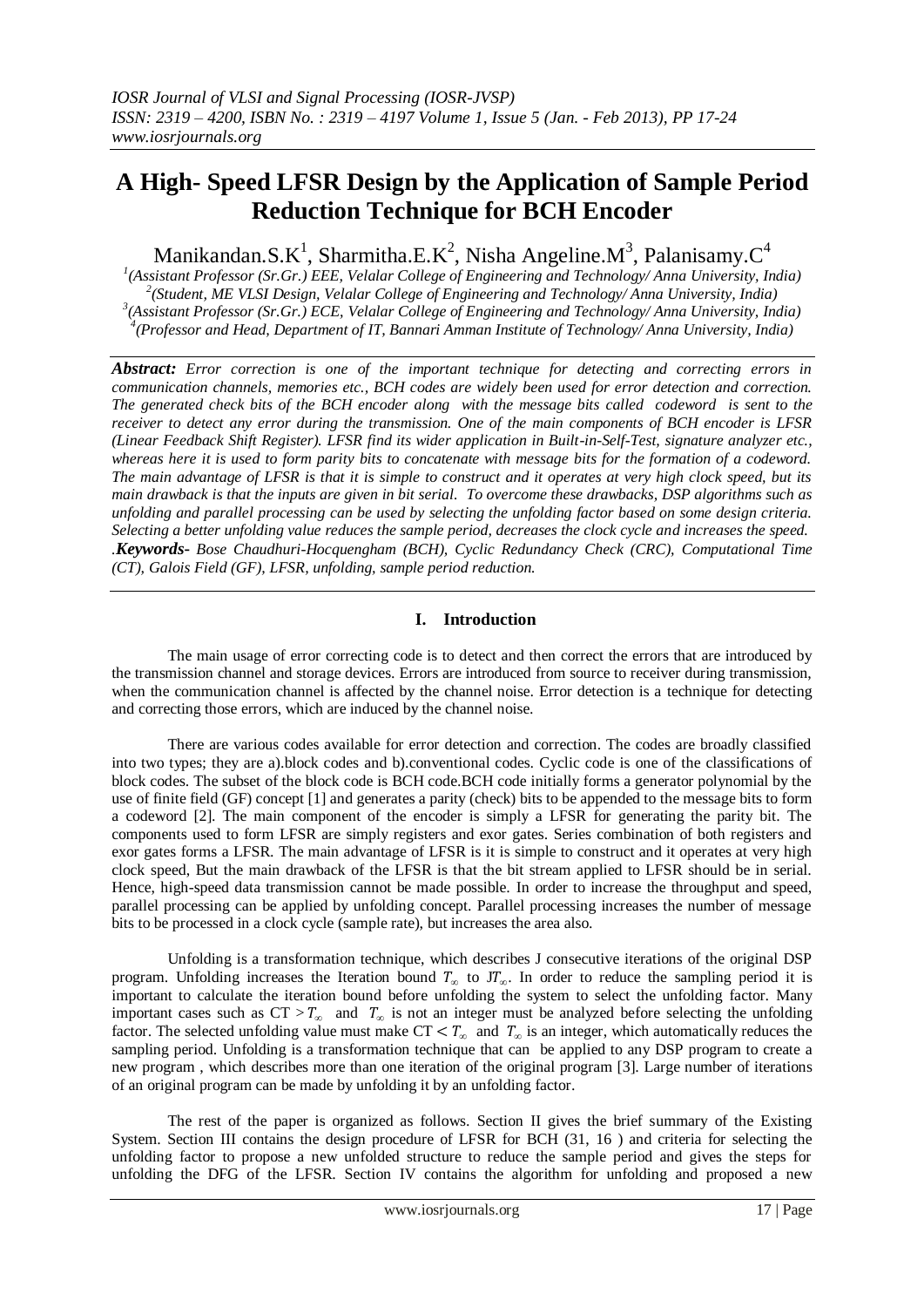architecture for LFSR. Section V analyses the data flow ,area and clock cycle of LFSR for different unfolding factors .Finally future enhancements and concluding remarks are given in section VI and VII.

## **II. Existing System**

There are various recursive formulas developed in past to achieve the parallel architecture for CRC hardware [4]. High-speed architectures for parallel long BCH encoders are developed in [5] for a particular generator polynomial of lower order. However, the unfolding factor is not selected by analyzing various cases. Resource Sharing and power optimization techniques are applied in [4] to achieve low power high-throughput BCH error correction in VLSI for multi-level cell NAND flash memories. Novel look-ahead techniques can be used to improve the throughput for the generator polynomial of lower order [6] without considering the important criteria for selecting the unfolding factor. Retiming and unfolding of CRC architectures are introduced for lower order generator polynomial to increase the speed [7] without selecting the unfolding factor by considering some important criteria. The normal architecture and the unfolded architecture [7] are shown in Fig 1 and 2



**Fig 1:** CRC architecture for  $g(x) = 1 + y + y^3 + y^5$ 



Fig 2: Two-Parallel CRC architecture for  $g(x) = 1 + y + y^3 + y^5$  for  $J = 2$ 

## **III. Proposed System**

The basic architecture of the proposed system is unfolded LFSR, for generating the parity bit. Compare to normal LFSR, the proposed unfolded LFSR architecture uses sample period reduction technique to achieve more speed. In order to achieve this objective, some important criteria has to be considered for selecting the unfolding factor to improve the design methodology. The comparison table for the proposed system and conventional system is tabulated in section V; area analysis of the proposed and conventional LFSR is tabulated in Table 4 and 5 to analyze the depth on the hardware overhead. Different levels of unfolding factors are introduced to check the hardware complexity and speed of the design.

## **3.1 Design of LFSR for BCH(31,16)**

BCH codes are subset of the Block codes. BCH codes belong to a powerful class of multiple error correcting codes [8]. BCH codes are based on well-defined mathematical properties. These mathematical properties are based on the Galois Field or finite fields. The Finite field has the property that any arithmetic operations on field elements always have results in the field only [1]. To provide an excellent error correcting capability, the roots of the generator polynomial of the BCH codes have to be specified carefully. With a generator polynomial of  $g(x)$ , a t-error correcting cyclic codes is the binary BCH codes, with a condition that g(x) must be the least degree polynomial over Galois Field GF(2). Steps for designing the generator polynomial of BCH (31,16) is explained below,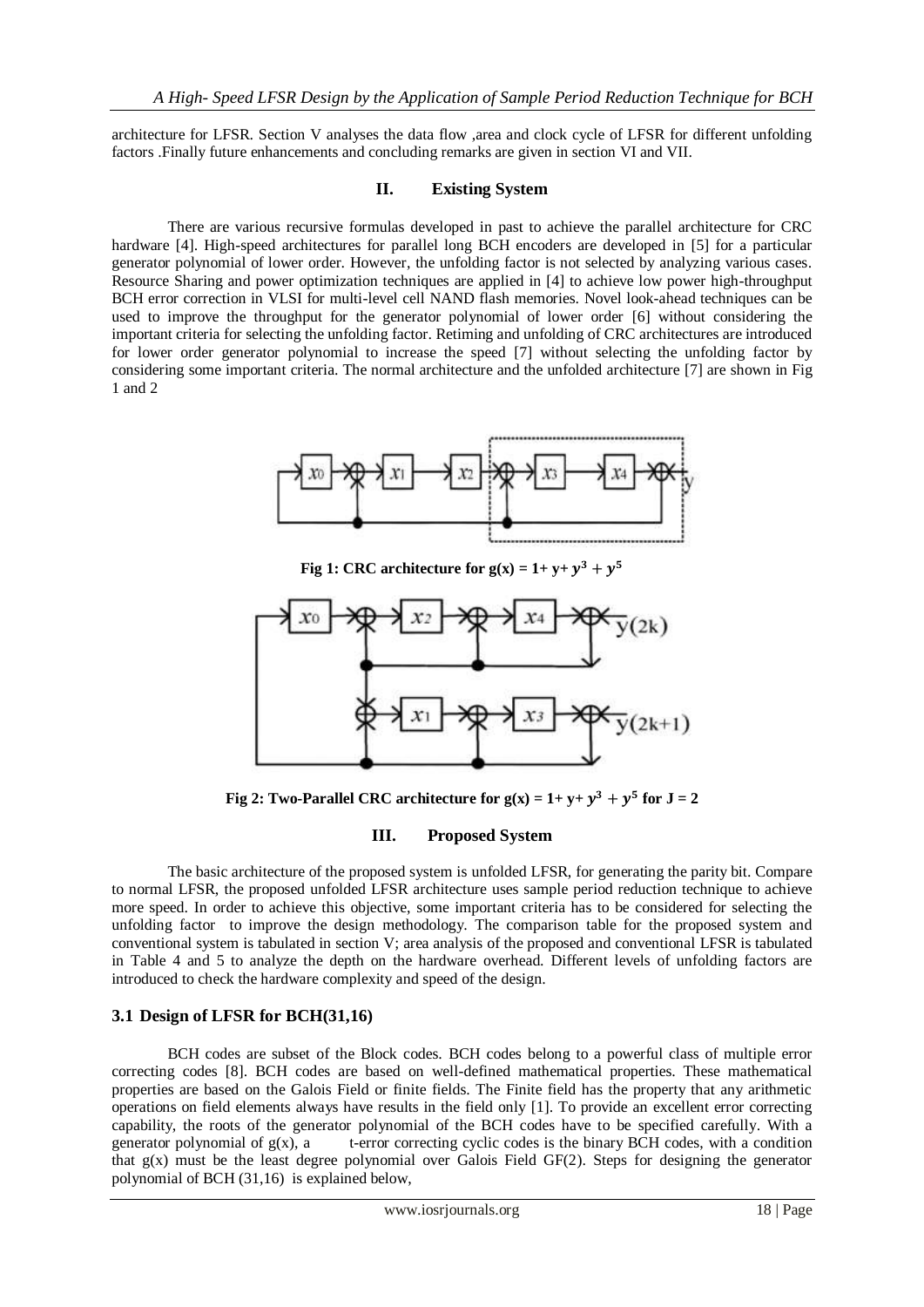- i). Choose an irreducible polynomial  $p(x) = x^5 + x^2 + 1$
- ii). Construct GF $(2^5)$
- iii). Construct the minimal polynomial using the relation  $\varphi_{\beta}(X) = \prod_{i=0}^{l-1} (x + \beta^{2^{i}})$ )  $(1)$

 $\alpha$ :  $x^5 + x^2 + 1 = m1(x)$  $\alpha^3$ :  $x^5 + x^4 + x^3 + x^2 + 1 = m2(x)$  $\alpha^5$ :  $x^5 + x^4 + x^2 + x + 1 = m3(x)$ where  $\beta$  be a non-zero element of GF(2<sup>m</sup>).

iv). Form the generator polynomial using the relation  $g(x) = LCM(m1(x), m2(x), m3(x))$ . (2)

In this proposed work, BCH (31, 16) is taken as an example and an encoder is designed for it using the generator polynomial  $g(x)=x^{15} + x^{11} + x^{10} + x^9 + x^8 + x^7 + x^5 + x^3 + x^2 + x + 1$  and LFSR is unfolded by an unfolding factor which is selected based on some design criteria discussed in theorem[3] to improve the design methodology. LFSR architecture for BCH encoding is shown in Fig 3. Initially the 16-bit information must be made equal to the degree of the generator polynomial.

Hence, the resultant message bit is 22 bit long, which is divided by the generator polynomial to form parity bits. The parity bits that are obtained from LFSR is 100101000100010. This is systematic encoding, because information and check bits are arranged together so that they can be recognized in the resulting codeword.

General equation for codeword is,

$$
i(x) . x^{n-k} = q(x) . g(x) + r(x)
$$
 (3)

Where,

i (x):information bit polynomial.

q (x):quotient bit polynomial.

g (x):generator polynomial.

r (x):remainder polynomial.

Encoder of BCH(31,16) comprises of parallel in serial out shift register followed by the LFSR.



**Fig** 3: LFSR Architecture for  $g(x) = x^{15} + x^{11} + x^{10} + x^9 + x^8 + x^7 + x^5 + x^3 + x^2 + x + 1$ 

#### **3.2 Unfolding LFSR**

Unfolding algorithm is applied only to the LFSR architecture in this proposed design to increase the speed by reducing the sampling period.

The steps to be followed to unfold the encoder are,

- i). Convert normal LFSR into DFG
- ii). Calculate the iteration bound for the DFG
- iii). If  $T_{\alpha}$ < CT of a node, apply unfolding to make the sampling period to be equal to  $T_{\alpha}$ . This technique is called as sample period reduction.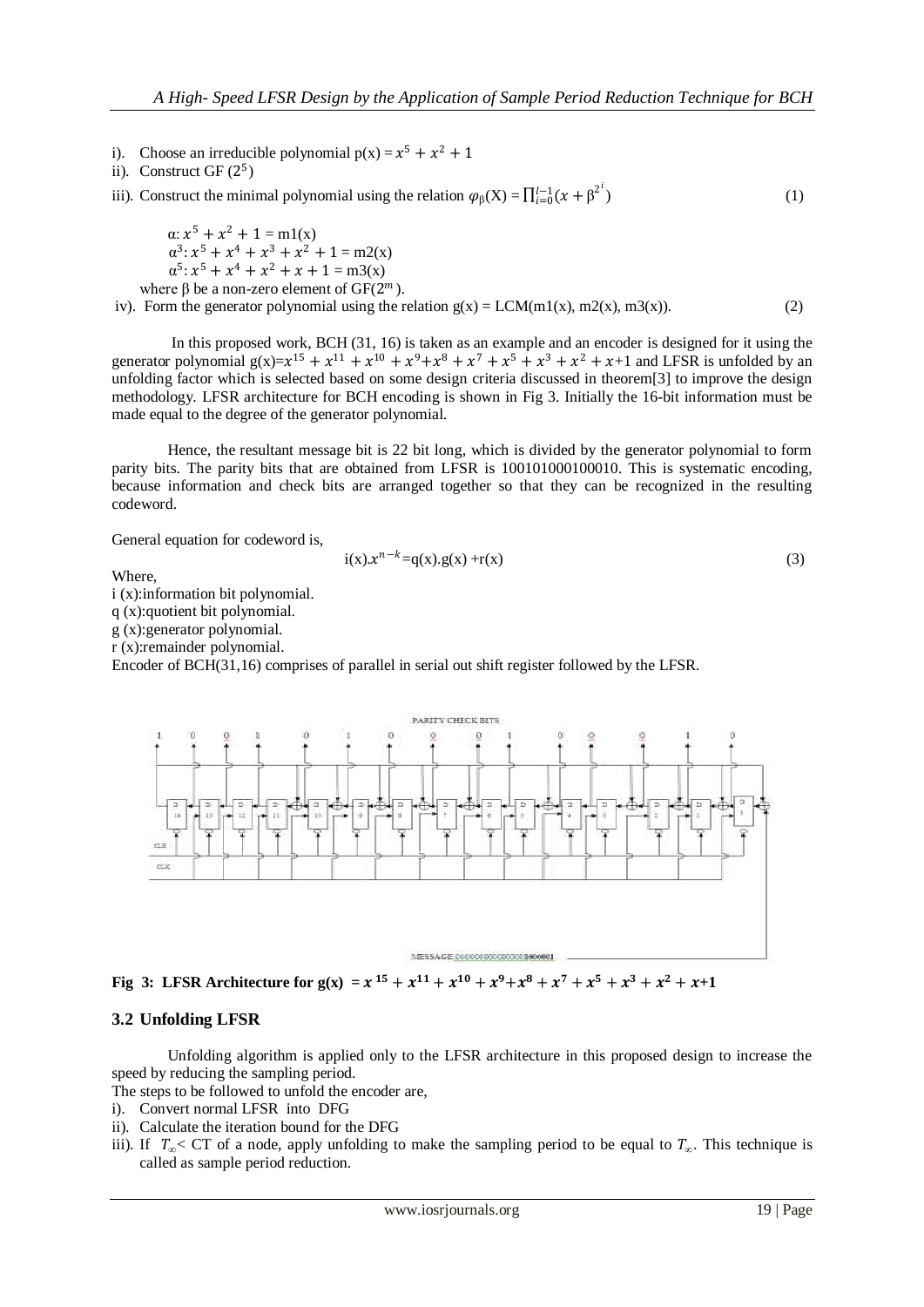#### **3.2.1 Formation of DFG for the LFSR**

Often a DSP program is represented using the DFG. Here the nodes represent the computation and each of the node has its own computation time. The communication between the nodes is represented using edges. The DFG for the LFSR is shown in Fig 4.



**Fig 4:** DFG of LFSR for  $g(x) = x^{15} + x^{11} + x^{10} + x^9 + x^8 + x^7 + x^5 + x^3 + x^2 + x + 1$ 

#### **3.2.2 Calculation Of Iteration Bound**

Many of the DSP algorithms contain feedback loops, which impose an inherent fundamental lower bound on the achievable iteration or sample period. This bound is referred to as iteration bound. Iteration bound is the representation of the algorithm in the form of a DFG. Same algorithm but with different representations lead to different iteration bound. Iteration bound is defined as:

$$
T_{\infty} = \max_{l \in L} \left\{ \frac{t}{w1} \right\}
$$
\n(4)  
\nIteration bound is the maximum of loop bound  
\n
$$
T_{\infty} = \max \left\{ \frac{1}{4}, \frac{2}{5}, \frac{3}{6}, \frac{4}{7}, \frac{5}{8}, \frac{6}{10}, \frac{7}{12}, \frac{8}{13}, \frac{9}{14}, \frac{10}{15} \right\}
$$
\n
$$
T_{\infty} = \frac{10}{15} = \frac{2}{3}.
$$

#### **3.2.3 Sample Period Reduction**

 $T_{\infty}$ =

The loop  $10 \rightarrow 9 \rightarrow 8 \rightarrow 7 \rightarrow 6 \rightarrow 5 \rightarrow 4 \rightarrow 3 \rightarrow 2 \rightarrow 1$  has the maximum loop bound. Synthesis report reveals that all the nodes of the DFG has CT of 1u.t. Since  $T_{\infty}$ < CT, iteration period cannot be made equal to *T*<sub>∞</sub>. In such a case retiming can be applied but it cannot be used to reduce the CT of the critical path of the DFG to  $T_{\infty}$ . Selection of the unfolding factor is an important criterion in sample period reduction. Unfolding factor is chosen using the relation,  $J=\int_{-\pi}^{\pi} \frac{t_u}{T}$   $\tau$  = 2. Iteration bound of the unfolded DFG changes from  $T_{\infty}$  to  $JT_{\infty}$ . Where J stands for the unfolding factor. Similarly the sample period of the unfolded DFG is  $\frac{T_{\infty}}{I}$ . J One more case exist is, if  $T_{\infty}$  is not an integer. The LFSR of  $g(x) = x^{15} + x^{11} + x^{10} + x^9 + x^8 + x^7 + x^5$  $x^3 + x^2 + x + 1$  satisfies both the cases. Because its CT is greater than the iteration bound and the iteration bound is not an integer. Hence J must be selected in such a way that  $JT_{\infty}$  is an integer and  $JT_{\infty}$ > node CT. The only value of J that satisfies both the condition is 3. This is clearly specified by a theorem[3].

#### **IV. Unfolding Algorithm**

It is a transformation technique that can be applied to a DSP program in order to create a new program describing more than one iteration of the original program . Unfolding a DSP program is done by selecting an unfolding factor J, which describes J consecutive iterations of the original program. Loop unrolling is also called as unfolding [8].

#### **4.1 Algorithm Steps**

- 1. For each node U in the original DFG, draw J nodes  $U_0, U_1, U_2, \ldots, U_{J-1}$
- 2. For each edge U  $\rightarrow$  V with w delays in the original DFG, draw the J edges  $U_i \rightarrow U_{(i+w)\%j}$ with  $L \frac{i+w}{l}$ ┘ delays for i = 0,1,……J-1. (5)

By this technique the speed of the LFSR is increased automatically by reducing the clock cycle. The main drawback of unfolding is that the area of the system increases and choosing a large value of unfolding factor leads to hardware complexity. After applying the unfolding technique with unfolding factor J=3 and 2 for Fig 3, three parallel and two parallel architectures are obtained and it is shown in Fig 5 and 6.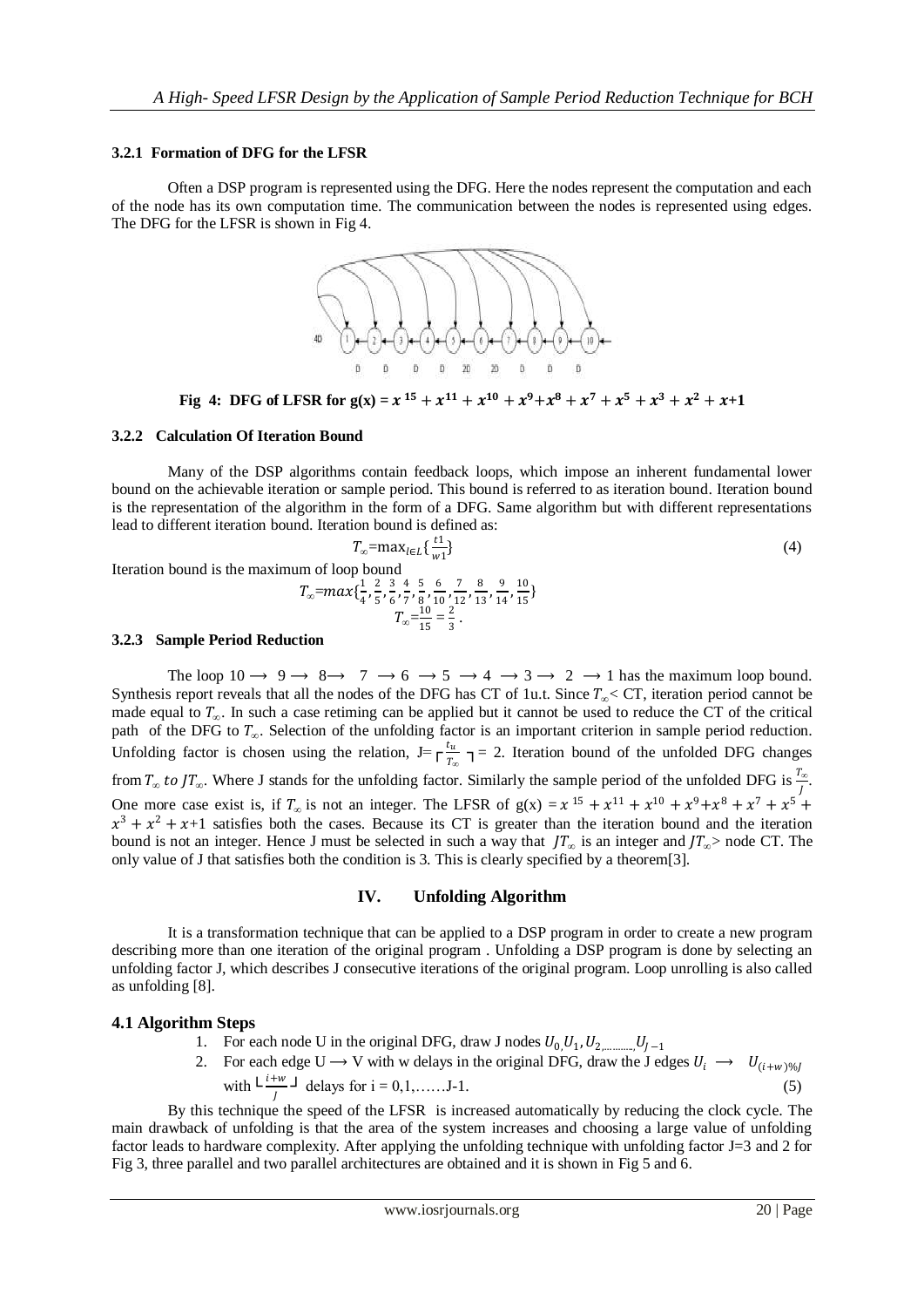

**Fig 5:** Three parallel LFSR for  $g(x) = x^{15} + x^{11} + x^{10} + x^9 + x^8 + x^7 + x^5 + x^3 + x^2 + x + 1$  after **Unfolding by a factor of 3**



Fig 6: Three parallel LFSR for  $g(x) = x^{15} + x^{11} + x^{10} + x^9 + x^8 + x^7 + x^5 + x^3 + x^2 + x + 1$  after **Unfolding by a factor of 3**

After the application of unfolding the sample period is reduced and the iteration bound is increased from 0.66 to 1.32. So that J  $T_{\infty}$ > CT. This sample period reduction is one of the application of the unfolding algorithm.

#### **V. Results And Discussion**

Initially the codeword is formed by the generation of parity bits 100100010100010. This parity bit formation is coded in VHDL. Each of the unfolded architecture is coded in VHDL , simulated and implemented using Xilinx92i to analyze the area and speed. For the message bits:0000000001000001 and for the generator polynomial  $g(x)=x^{15} + x^{11} + x^{10} + x^9 + x^8 + x^7 + x^5 + x^3 + x^2 + x + 1$  the normal BCH encoder simulation result is shown in Fig 7. The same architecture but with unfolding factor of 2 and 3 is simulated and verified as shown in Fig 8 and 9. From the results shown in Table 1, 2, 3 and 4, it is clear that the clock cycle decreases from 22 to 8 because of sample period reduction technique. Hence unfolding speed up the LFSR operation by decreasing the clock cycle. As far the memory is concerned, the error detection and correction must not take much time because it decreases the throughput of the system.

#### **5.1 Data Flow Table**

| Table 1: Data flow table for normal LFSR |  |  |  |  |  |
|------------------------------------------|--|--|--|--|--|
|------------------------------------------|--|--|--|--|--|

| clock | Message bit | $y(14 \text{ to } 0)$ |
|-------|-------------|-----------------------|
|       |             | 000000000000001       |
| 2     |             | 000000000000010       |
| 3     |             | 000000000000100       |
| 4     |             | 000000000001000       |
| 5     |             | 000000000010000       |
| 6     |             | 000000000100000       |
|       |             | 000000001000001       |
| 8     |             | 000000010000010       |
| 9     |             | 000000100000100       |
| 10    |             | 000001000001000       |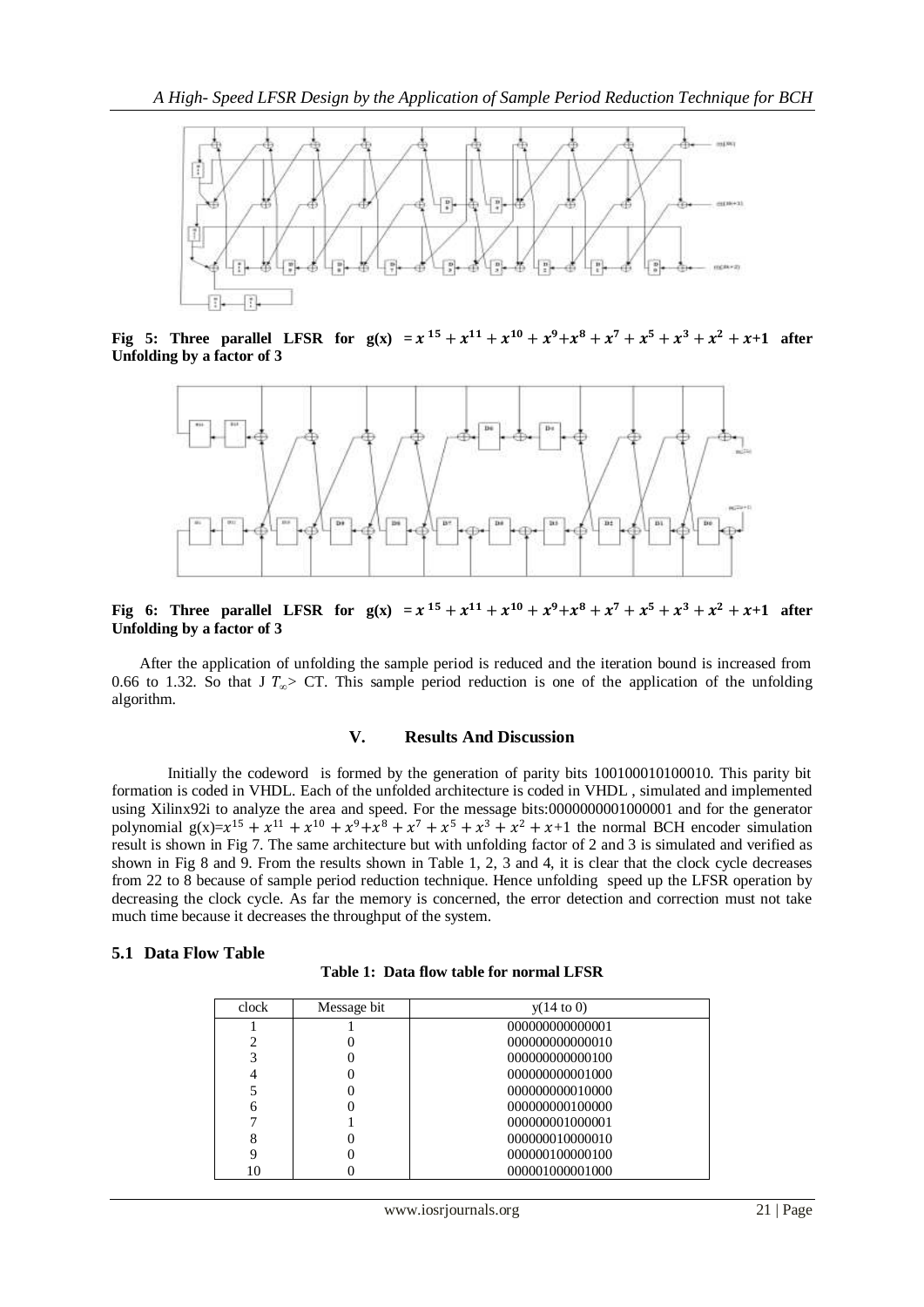| 11 | $\Omega$ | 000010000010000 |
|----|----------|-----------------|
| 12 | 0        | 000100000100000 |
| 13 | 0        | 001000001000000 |
| 14 | 0        | 010000010000000 |
| 15 | 0        | 100000100000000 |
| 16 | 0        | 000110110101111 |
| 17 | 0        | 001101101011110 |
| 18 | 0        | 011011010111100 |
| 19 | 0        | 110110101111000 |
| 20 | 0        | 101010101011111 |
| 21 | 0        | 010010100010001 |
| 22 |          | 100101000100010 |

# **Table 2. Data flow table for LFSR with unfolding factor 3**

| clock | $m(3k+1)$<br>m(3k) | $y(14 \text{ to } 0)$ |
|-------|--------------------|-----------------------|
|       | $m(3k+2)$          |                       |
|       | 100                | 000000000000100       |
|       | 000                | 000000000100000       |
|       | 100                | 000000100000100       |
|       | 000                | 000100000100000       |
|       | 000                | 100000100000000       |
| 6     | 000                | 011011010111100       |
|       | 000                | 010010100010001       |
| 8     | 000                | 100101000100010       |

## **Table 3: Data flow table for LFSR with unfolding factor 2**

| Clock | m(2k)<br>$m(2k+1)$ | $y(14 \text{ to } 0)$ |
|-------|--------------------|-----------------------|
|       | 10                 | 000000000000010       |
|       | 0 <sup>0</sup>     | 000000000001000       |
| 3     | 0 <sup>0</sup>     | 000000000100000       |
| 4     | 10                 | 000000010000010       |
|       | 0 <sup>0</sup>     | 000001000001000       |
| 6     | 0 <sup>0</sup>     | 000100000100000       |
|       | 0 <sup>0</sup>     | 001000001000000       |
| 8     | 0 <sup>0</sup>     | 000110110101111       |
| 9     | 0 <sup>0</sup>     | 011011010111100       |
| 10    | 0 <sup>0</sup>     | 110010101011111       |
|       | 0 <sup>0</sup>     | 100101000100010       |

## **5.2 Area and Clock Cycle Analysis**

The design is analyzed for different levels of unfolding factors in order to discuss the hardware overhead involving in different parallelism levels. The area analysis and device utilization analysis is done by implementing this LFSR in xilinx9.2i is tabulated in Table 4 and 5

# **Table 4: Area and Clock Cycle Comparison table**

| Unfolding | Number of gates         | Number of                |                                                 |                |  |
|-----------|-------------------------|--------------------------|-------------------------------------------------|----------------|--|
| factor    | combinational<br>(Exor) | sequential<br>(Register) | message bits<br>processed<br>per<br>Clock cycle | Clock<br>cycle |  |
| $J=0$     |                         |                          |                                                 | 22             |  |
| $J=2$     |                         |                          |                                                 |                |  |
| $J=3$     |                         |                          |                                                 |                |  |

#### **Table 5: Device Utilization Comparison Table**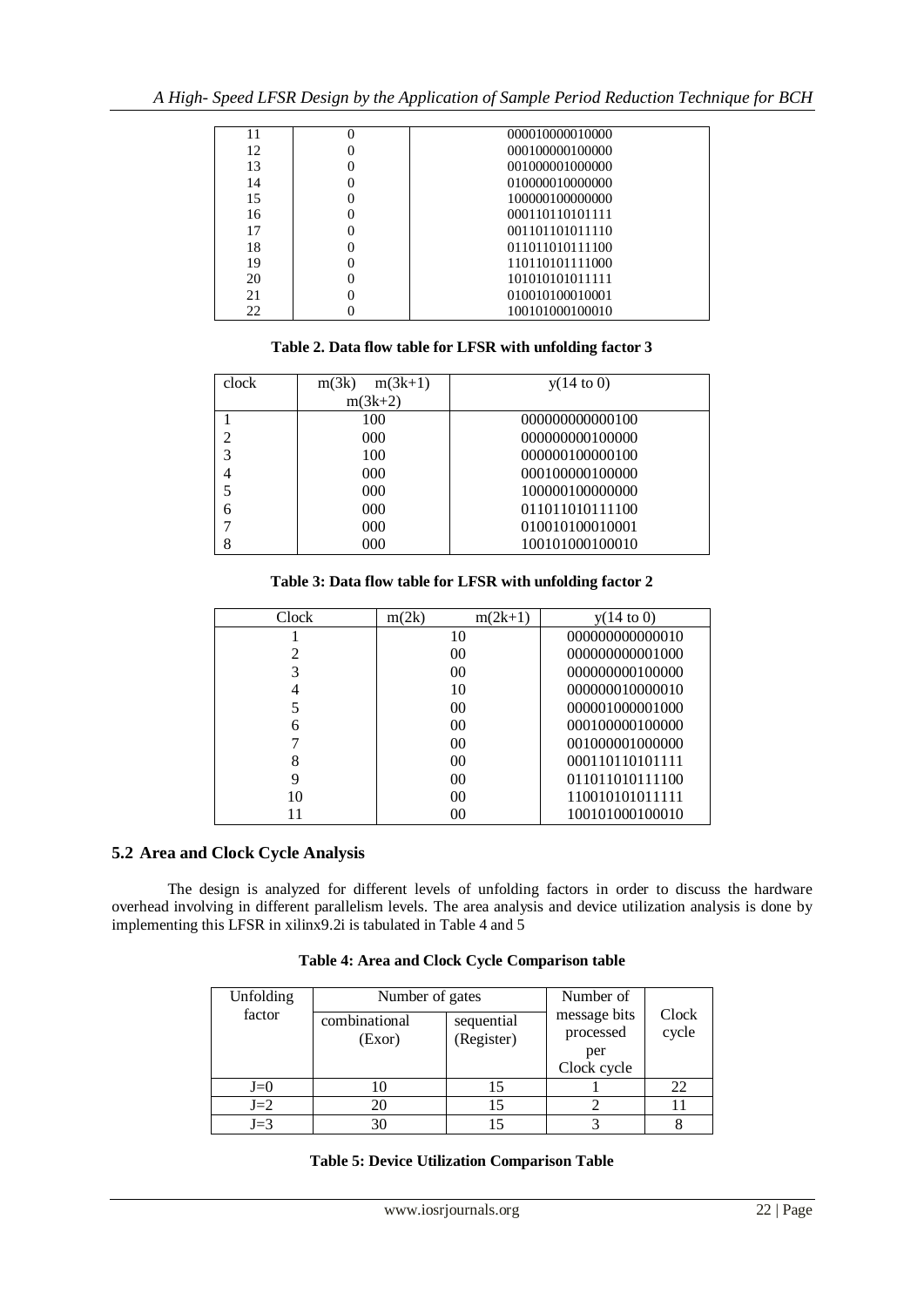| Unfolding factor | occupied<br>Area | by Area occupied by G |
|------------------|------------------|-----------------------|
|                  | external IOB's   |                       |
| $I=0$            | 11%              | 4%                    |
| $J=2$            | 12%              | 4%                    |
| J=3              | 12%              | 40 <sub>6</sub>       |

# **5.3 Screen Shots**

| Messages        |                 |   |         |           |         |         |               |         |                                                  |         |         |
|-----------------|-----------------|---|---------|-----------|---------|---------|---------------|---------|--------------------------------------------------|---------|---------|
| /bchencoder/in  |                 |   |         |           |         |         |               |         |                                                  |         |         |
| (bchencoder/ck  |                 |   |         |           |         |         |               |         |                                                  |         |         |
| (bchencoder/cir |                 |   |         |           |         |         |               |         |                                                  |         |         |
| (bchencoder/pb  | 100101000100010 | 0 | 1010000 | . 1100000 | 1000110 |         |               |         | 1001101 1011011 1110110 1101010 1010010 1100101. |         |         |
| (bchencoder)y   | 100101000100010 |   |         |           |         |         | 011011.       | 1110110 | 101010.                                          |         | 1100101 |
| (bchencoder/s   | 1101111101      |   | 1000000 | 111111    | 011100  | 1001111 | 1000110111100 |         | 1100000                                          | 1010010 | 110111. |

**Fig 7: LFSR before Unfolding**



**Fig 8: LFSR after Unfolding with J=3**



**Fig 9: LFSR after Unfolding with J=3**

# **VI. Conclusion**

Since the communication channels need high speed data transmission, a high throughput encoder is designed by unfolding the LFSR of the BCH encoder by checking design criteria for selecting the unfolding factor .Moreover area and clock cycle is analyzed by simulating the design in ModelSim tool by VHDL language and implemented the design in Xilinx9.2i.The obtained results reveal that unfolding increases the throughput, this in turn decreases the clock cycle which automatically increases the speed but it increases the area.

# **VII. Future Work**

Different-pipelining techniques can be introduced to reduce the critical path of the encoder of BCH. Retiming also can be applied to further increase the speed and to reduce the power consumption and area.

## **Acknowledgement**

 The authors acknowledge the contributions of the students, faculty of Velalar College of Engineering and Technology for helping in the design of test circuitry, and for tool support. The authors also thank the anonymous reviewers for their thoughtful comments that helped to improve this paper**.** The authors would like to thank the anonymous reviewers for their constructive critique from which this paper greatly benefited.